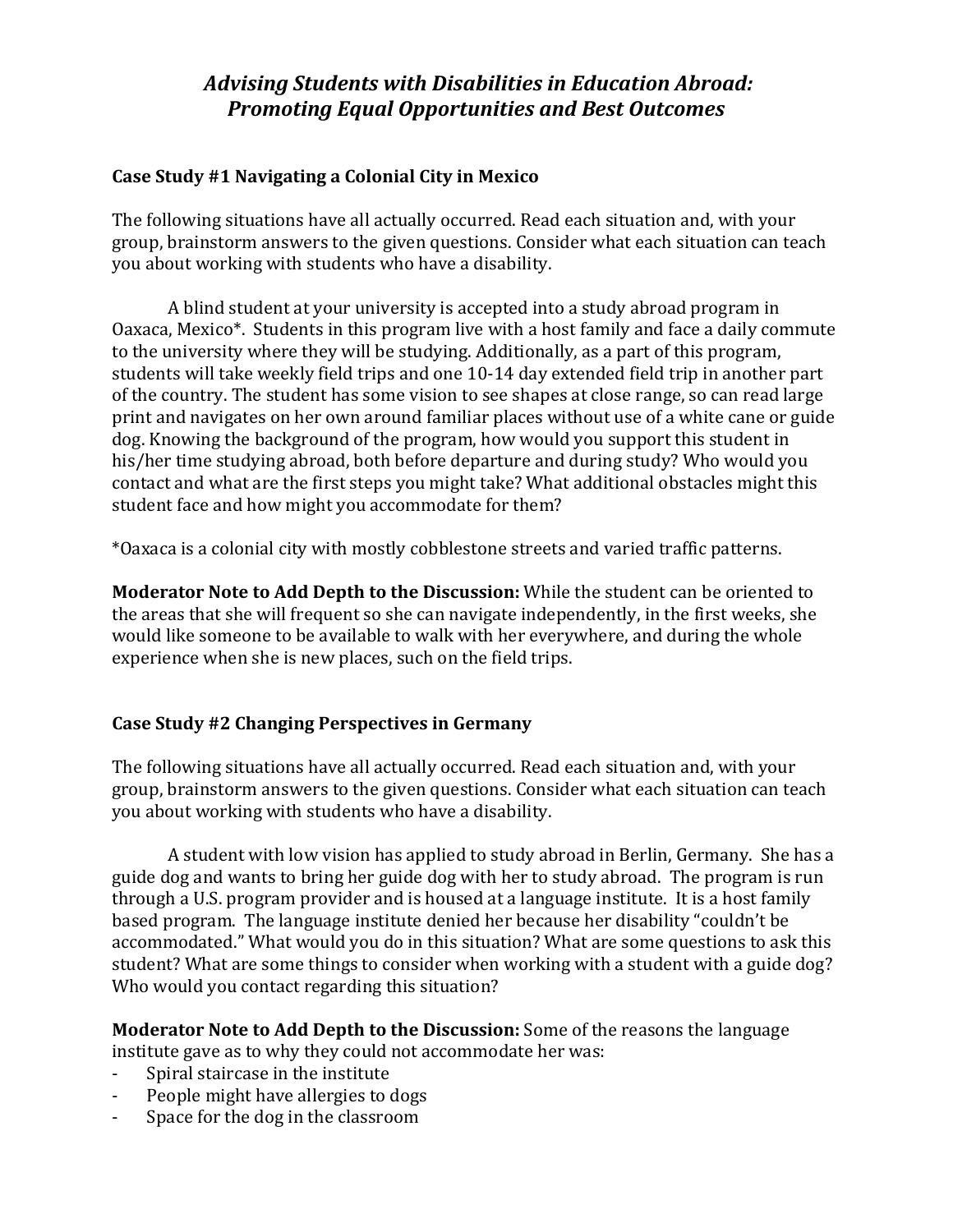### **Case Study #3 Studying Abroad with a Health Condition**

The following situations have all actually occurred. Read each situation and, with your group, brainstorm answers to the given questions. Consider what each situation can teach you about working with students who have a disability.

A student comes to meet with you regarding her desire to study abroad. During your meeting, the student reveals she has Crohn's disease. Over several sessions, you assist the student in coming up with locations that would be the most suitable fit for her, given the information about her disease\*. However, she later comes into your office having picked Costa Rica, a location *unlike* those you had discussed. You are not certain if she could medically handle this location. How would you know she could handle this time abroad? What documentation would you want to see? How would you try to accommodate the student's decision? The student has to cancel before going abroad, due to a flare-up of her disease. She comes back to you, wanting to try again. How do you help? To what extent would you try to accommodate her? What if she has to cancel again?

\*Crohn's disease is a form of inflammatory bowel disease (IBD), usually affecting the digestive tract. Symptoms depend on what part of the gastrointestinal tract is affected, but they range from mild to severe and can come and go with periods of flare-ups. The main symptoms include: abdominal cramps, fever, fatigue, loss of appetite, persistent diarrhea, digestive pain and unintentional weight loss. Symptoms may also include joint pain, ulcers and skin rashes, among other things. Certain types of foods may worsen the symptoms during times of active disease.

**Moderator Note to Add Depth to the Discussion:** The student is requesting a wheat and gluten free diet in the host family, flexibility in classes in case of flare ups, and medical care nearby that has knowledge of the disease and who speaks English.

### **Case Study #4 Providing Accommodations from Afar**

The following situations have all actually occurred. Read each situation and, with your group, brainstorm answers to the given questions. Consider what each situation can teach you about working with students who have a disability.

A student at your university has been accepted into the study abroad program in Ireland. This student has grown up with one weak leg and has difficulty walking. In this study abroad location, the student apartments are a 15-20 minute walk from the university. For most people, this length is doable, but you are concerned it will take her much longer. You also know that the weather in Ireland during the time the student will be abroad is usually wet, cold and windy. Trying to help, you talk with the partner university about alternative housing. You find something much closer to the university and present the idea to the student. You thought the student would be happy about it, but later that afternoon, the student's parents show up in your office to reveal that their child wants the same study abroad experience as everyone else and does not want special accommodation. Discuss why jumping to conclusions about the student's needs wasn't the best idea. How can you shift your mode of thinking to accommodate the student in other ways? Once the student is abroad before a professor at the partner university notifies you because the student had been having difficulty participating in lengthy field trips. What would be your next steps? What could you do from your location to assist?

**Moderator Note to Add Depth to the Discussion:** You call the student to check-in about field trips and she says everything is fine and she doesn't need any assistance.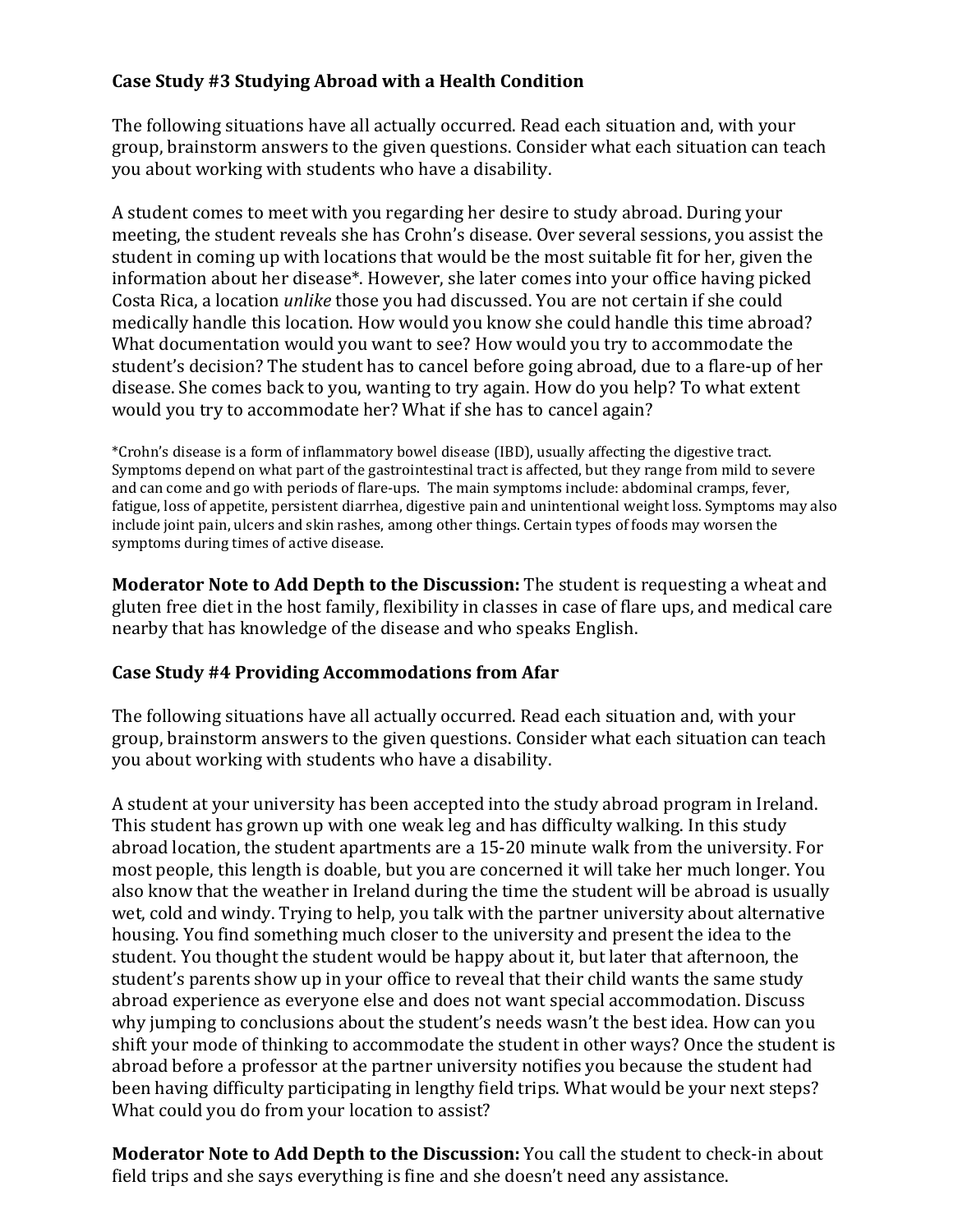The following situations have all actually occurred. Read each situation and, with your group, brainstorm answers to the given questions. Consider what each situation can teach you about working with students who have a disability.

### **Case Study #1 Navigating a Colonial City in Mexico**

A blind student at your university is accepted into a study abroad program in Oaxaca, Mexico\*. Students in this program live with a host family and face a daily commute to the university where they will be studying. Additionally, as a part of this program, students will take weekly field trips and one 10-14 day extended field trip in another part of the country. The student has some vision to see shapes at close range, so can read large print and navigates on her own around familiar places without use of a white cane or guide dog. Knowing the background of the program, how would you support this student in his/her time studying abroad, both before departure and during study? Who would you contact and what are the first steps you might take? What additional obstacles might this student face and how might you accommodate for them?

\*Oaxaca is a colonial city with mostly cobblestone streets and varied traffic patterns.

*Prepared by Sandy Soohoo-Refaei and Jenaveve Linabary, Linfield College, for the NAFSA Region I Conference session, "Advising Students with Disabilities in Education Abroad: Promoting Equal Opportunities and Best Outcomes, " October 27, 2010, Corvallis, Oregon.*

# *Advising Students with Disabilities in Education Abroad: Promoting Equal Opportunities and Best Outcomes*

The following situations have all actually occurred. Read each situation and, with your group, brainstorm answers to the given questions. Consider what each situation can teach you about working with students who have a disability.

## **Case Study #2 Changing Perspectives in Germany**

A student with low vision has applied to study abroad in Berlin, Germany. She has a guide dog and wants to bring her guide dog with her to study abroad. The program is run through a U.S. program provider and is housed at a language institute. It is a host family based program. The language institute denied her because her disability "couldn't be accommodated." What would you do in this situation? What are some questions to ask this student? What are some things to consider when working with a student with a guide dog? Who would you contact regarding this situation?

*Prepared by Shun Yanagishita, University of Oregon, for the NAFSA Region I Conference session, "Advising Students with Disabilities in Education Abroad: Promoting Equal Opportunities and Best Outcomes, " October 27, 2010, Corvallis, Oregon.*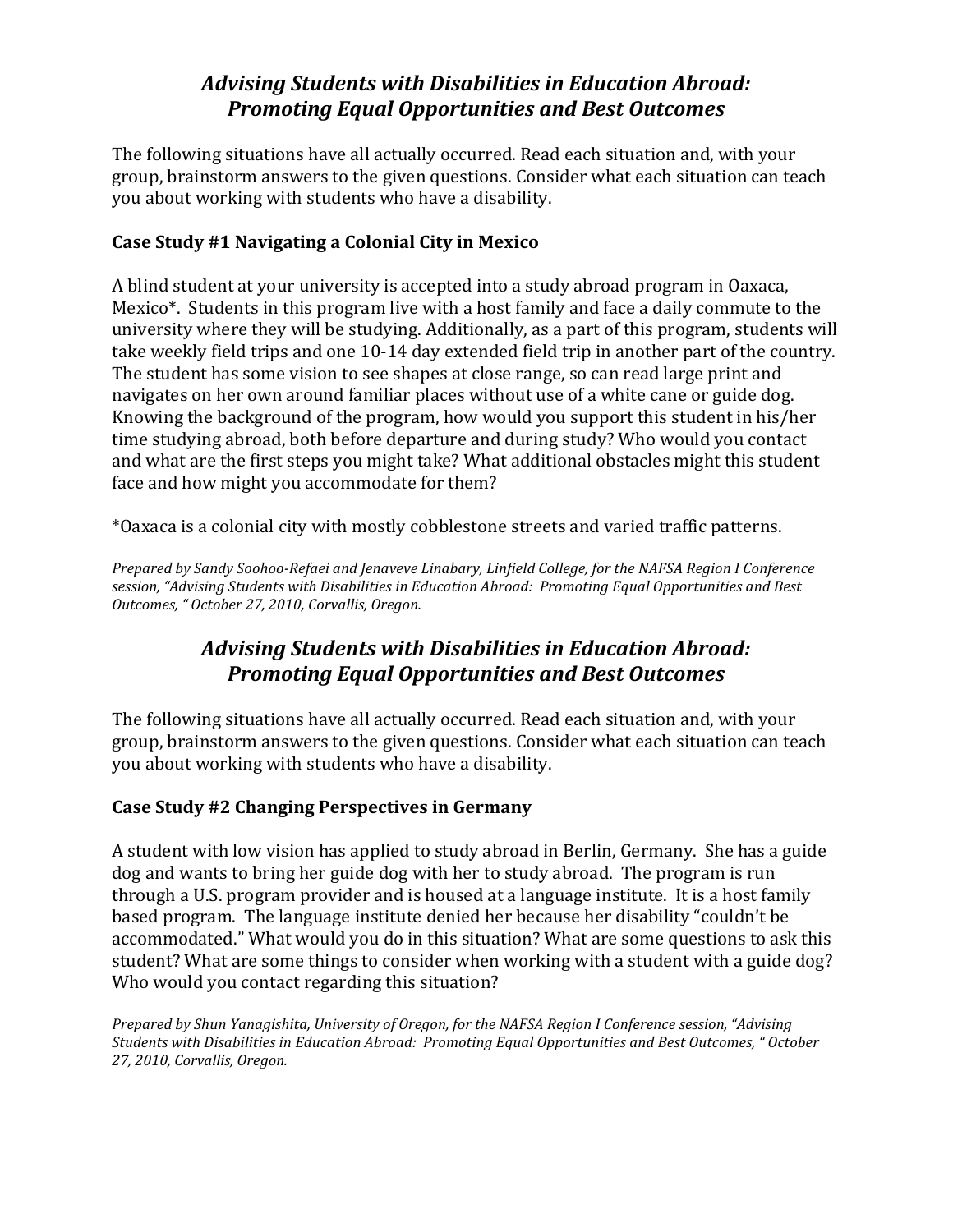The following situations have all actually occurred. Read each situation and, with your group, brainstorm answers to the given questions. Consider what each situation can teach you about working with students who have a disability.

### **Case Study #3 Studying Abroad with a Health Condition**

A student comes to meet with you regarding her desire to study abroad. During your meeting, the student reveals she has Crohn's disease. Over several sessions, you assist the student in coming up with locations that would be the most suitable fit for her, given the information about her disease\*. However, she later comes into your office having picked Costa Rica, a location *unlike* those you had discussed. You are not certain if she could medically handle this location. How would you know she could handle this time abroad? What documentation would you want to see? How would you try to accommodate the student's decision?

The student has to cancel before going abroad, due to a flare-up of her disease. She comes back to you, wanting to try again. How do you help? To what extent would you try to accommodate her? What if she has to cancel again?

\*Crohn's disease is a form of inflammatory bowel disease (IBD), usually affecting the digestive tract. Symptoms depend on what part of the gastrointestinal tract is affected, but they range from mild to severe and can come and go with periods of flare-ups. The main symptoms include: abdominal cramps, fever, fatigue, loss of appetite, persistent diarrhea, digestive pain and unintentional weight loss. Symptoms may also include joint pain, ulcers and skin rashes, among other things. Certain types of foods may worsen the symptoms during times of active disease.

*Prepared by Sandy Soohoo-Refaei and Jenaveve Linabary, Linfield College, for the NAFSA Region I Conference session, "Advising Students with Disabilities in Education Abroad: Promoting Equal Opportunities and Best Outcomes, " October 27, 2010, Corvallis, Oregon.*